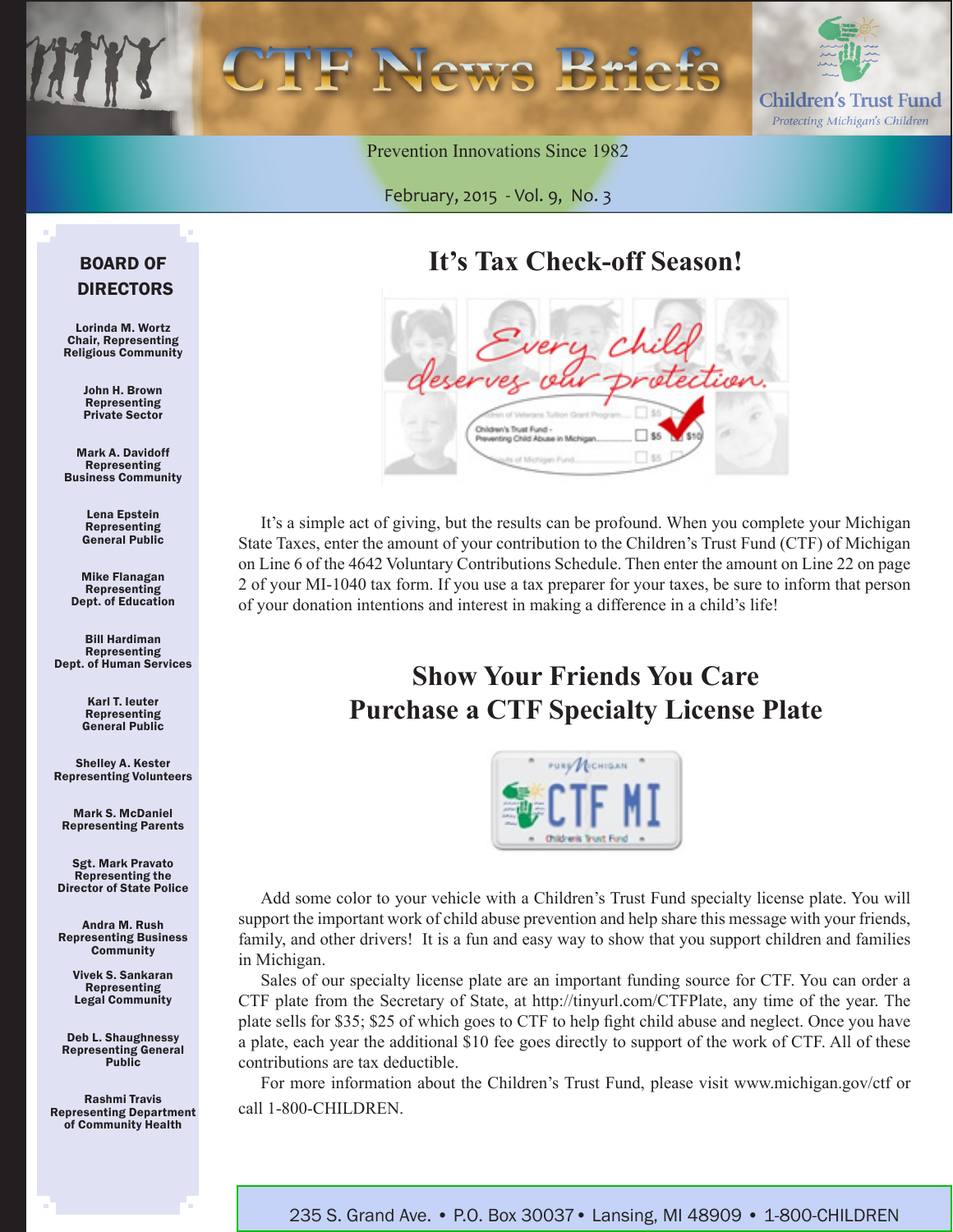|                                                                                                                                                                                                                                                                                       |                                                                                             |                                                                                                       | <b>INSTRUCTIONS:</b> Use this schedule to make a donation from your refund to any of the organizations listed below. If you are<br>not receiving a refund, your donation will increase your tax due. Check the box associated with the dollar amount you wish to         |                                                |                                                                                                                              |
|---------------------------------------------------------------------------------------------------------------------------------------------------------------------------------------------------------------------------------------------------------------------------------------|---------------------------------------------------------------------------------------------|-------------------------------------------------------------------------------------------------------|--------------------------------------------------------------------------------------------------------------------------------------------------------------------------------------------------------------------------------------------------------------------------|------------------------------------------------|------------------------------------------------------------------------------------------------------------------------------|
| completed form to Form MI-1040.                                                                                                                                                                                                                                                       |                                                                                             |                                                                                                       | contribute in columns A or B or enter a specific dollar amount greater than \$10 in the space provided in column C. Enter the total<br>of your contribution for each line in column D. For detailed descriptions of each fund, see the reverse side of this form. Attach |                                                |                                                                                                                              |
| Type or print in blue or black ink. Print numbers like this: $0/23456789$ - NOT like this: $\emptyset$ 1 4 $\mathcal{F}$<br>Filer's First Name                                                                                                                                        | M.I. Last Name                                                                              |                                                                                                       |                                                                                                                                                                                                                                                                          | Attachment 18                                  |                                                                                                                              |
|                                                                                                                                                                                                                                                                                       |                                                                                             |                                                                                                       | Filer's Social Security No. (Example: 123-45-6789)                                                                                                                                                                                                                       |                                                |                                                                                                                              |
| If a Joint Return, Spouse's First Name                                                                                                                                                                                                                                                | M.I. Last Name                                                                              |                                                                                                       | Spouse's Social Security No. (Example: 123-45-6789)                                                                                                                                                                                                                      |                                                |                                                                                                                              |
|                                                                                                                                                                                                                                                                                       |                                                                                             |                                                                                                       |                                                                                                                                                                                                                                                                          |                                                |                                                                                                                              |
| 1. ALS of Michigan ("Lou Gehrig's Disease")<br>Fund.<br>2. Alzheimer's Association of Michigan.<br>3. AMBER Alert Fund of Michigan.<br>4. Animal Welfare Fund.<br>5. Children of Veterans Tuition Grant Program 55<br>6 Children's Trust Fund -<br>Preventing Child Abuse in Michigan | A.<br>$\frac{55}{35}$<br>$\frac{1}{55}$<br>$\frac{1}{5}$<br>$\frac{55}{2}$<br>$\frac{1}{5}$ | <b>B.</b><br>$\frac{1}{1}$ \$10<br>s<br>\$10<br>ŝ<br>\$10<br>\$<br>510<br>\$<br>510<br>Ŝ.<br>510<br>Ś | C. Other Amount<br>(greater than \$10)<br>$\overline{2}$<br>00<br>00<br>$\overline{3}$<br>0 <sub>0</sub><br>$\boldsymbol{A}$<br>5<br>00<br>$\mathbf{6}$<br>00                                                                                                            | <b>D. Total Contribution</b><br>nn<br>00<br>00 | Enter the amount<br>of your<br>contribution to the Children's<br>Trust Fund on Line 6 of the<br>4642 Voluntary Contributions |
|                                                                                                                                                                                                                                                                                       |                                                                                             |                                                                                                       |                                                                                                                                                                                                                                                                          |                                                | Schedule.                                                                                                                    |

**Enter the amount of your total contributions on Line 22 on Page 2 of your MI‐1040 tax form.**

|     | 2014 MI-1040, Page 2 of 2<br>Filer's Full Social Security Number                      |                 |    |
|-----|---------------------------------------------------------------------------------------|-----------------|----|
| 21  | 21.                                                                                   |                 |    |
| 22  | Voluntary Contributions from Form 4642, line 10. Attach Form 4642.                    | 22              | 00 |
| 23  | USE TAX. Use tax due on Internet, mail order or other out-of-state purchases from     | 23.             | 00 |
| 24. | 24                                                                                    |                 | 00 |
|     | <b>REFUNDABLE CREDITS AND PAYMENTS</b>                                                |                 |    |
| 25. |                                                                                       | 25.             |    |
| 26  |                                                                                       | 26              |    |
| 27. | 00                                                                                    |                 |    |
|     |                                                                                       | 27 <sub>b</sub> |    |
| 28. |                                                                                       | 28              | 00 |
| 29  | Michigan tax withheld from Schedule W, line 7. Attach Schedule W (do not submit W-2s) | 29              | 00 |
| 30  |                                                                                       | 30              | 00 |
| 31. | 31<br>Office Use Only                                                                 |                 |    |

**Every donation (big or small) will support children and families in your community.**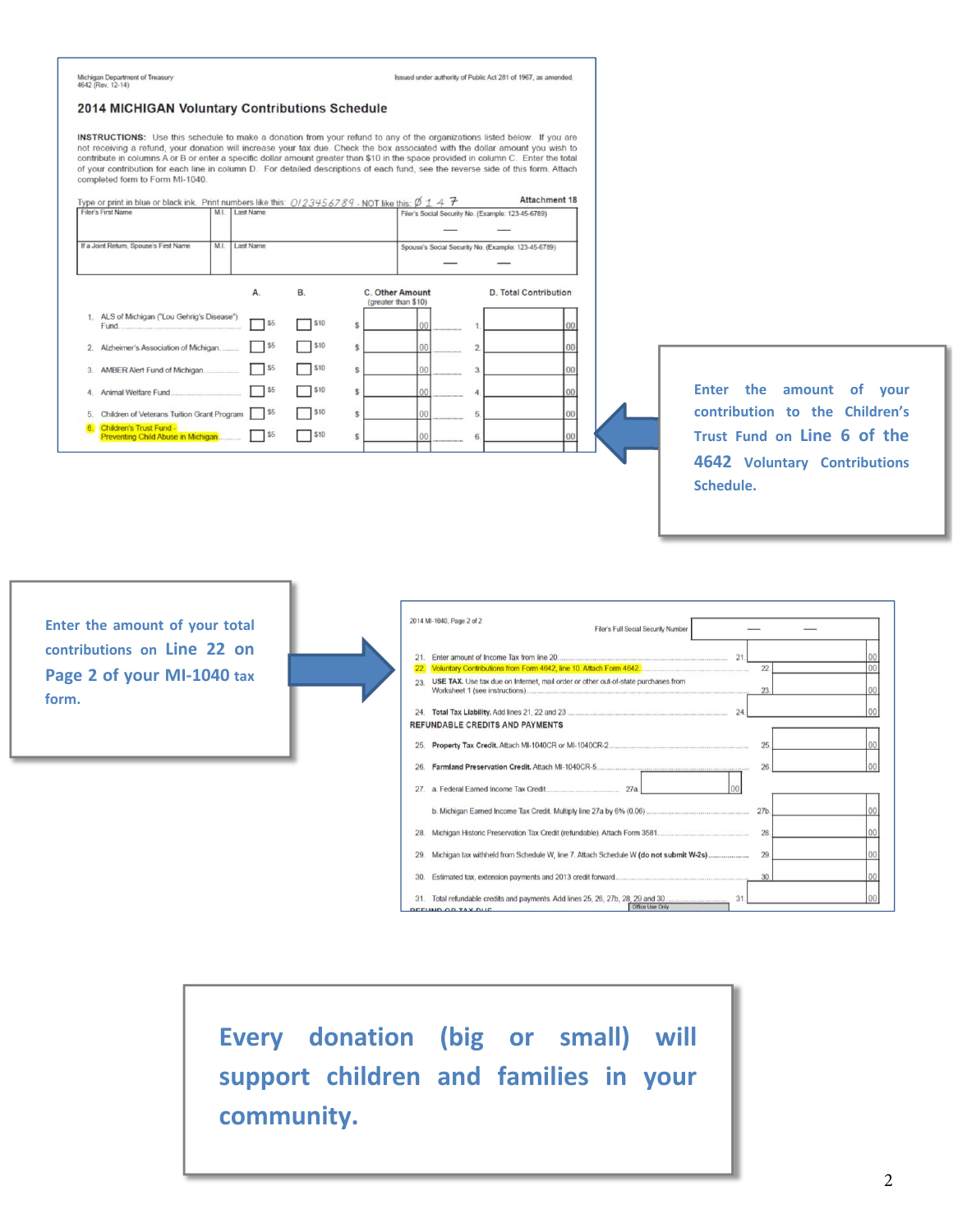CHILDREN'S TRUST FUND OF MICHIGAN

Pain Posthumus Signature Auction Event

Wednesday, May 13, 2015

*Planning for our Signture Auction Event is well underway and we already have interesting auction items and to date supports through sponsorships of over \$125,000.*

**WHAT:** Pam Posthumus Signature Auction Event

**WHEN:** Wednesday, May 13, 2015 5:00 p.m. to 9:00 p.m.



**WHERE:** Lansing Center, Downtown Lansing For directions go to http://lansingcenter.com

**WHY GET INVOLVED:** To help protect Michigan's most vulnerable citizens from child abuse and neglect. Your donation can help to make a difference.

# **HOW TO GET INVOLVED:**

- Join the CTF's Advisory Committee
- Become a Cash or In-kind Sponsor
- Donate or Underwrite an Auction Item
- Host a Table at the Event
- Purchase a Ticket to Attend the Event

Visit www.michigan.gov/ctfsignature to download an auction item, sponsor commitment, table host, or ticket purchase form.

**HOW TO PURCHASE TICKETS:** Tickets are \$150 each and can be purchased online at [Tickets - CTF Auction 2015](https://www.thepayplace.com/mi/dhs/ctf/billpreview.aspx) or call the CTF office at 1-800-CHILDREN.

Please contact Tricia Headley, CTF Event/Fund Development Manager, at headleyp@michigan.gov, for additional information or to get involved.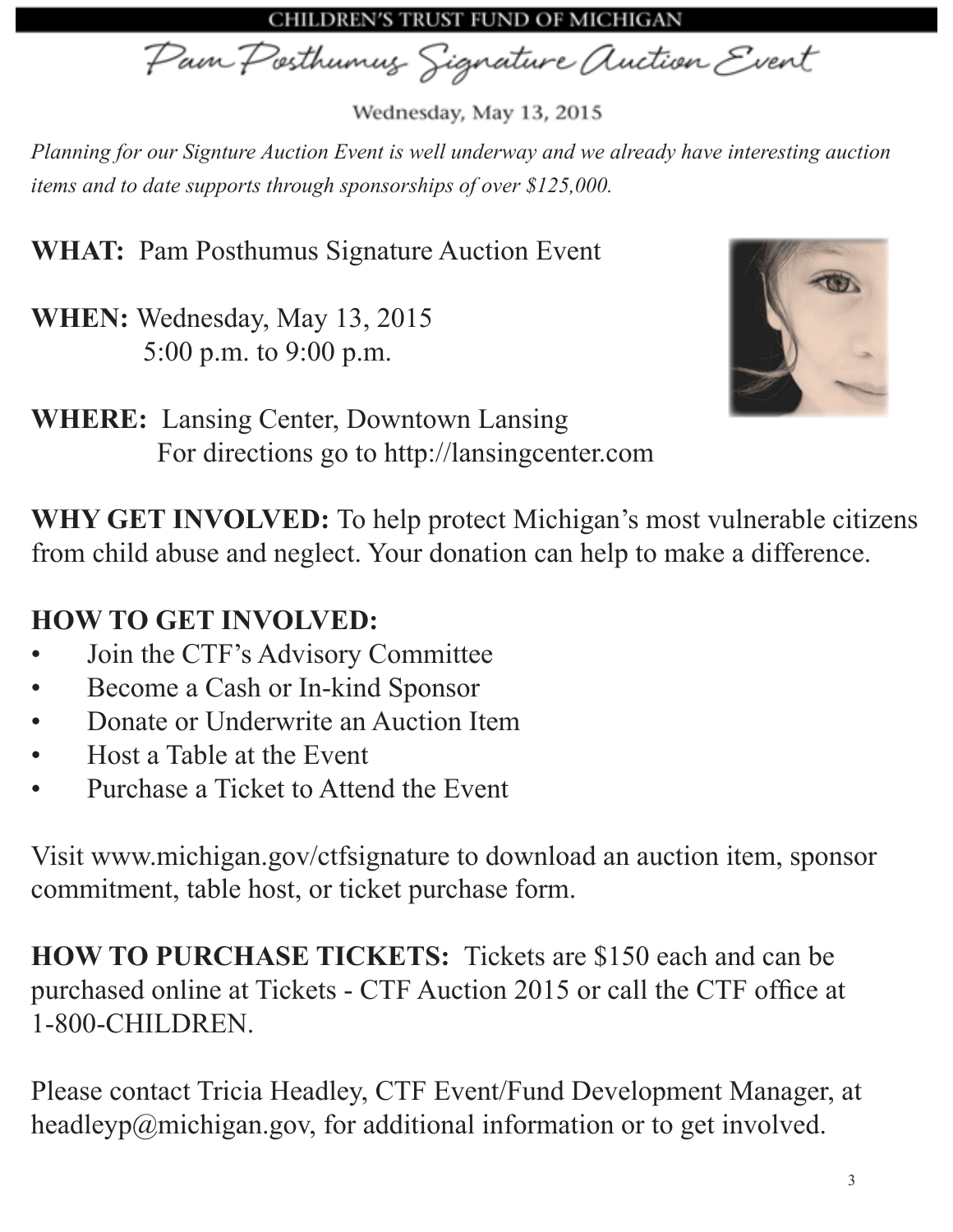*The Children's Trust Fund is featuring each month one of our Direct Service Grant Programs that partners with us to prevent child abuse and neglect in Michigan.* 

#### **Direct Service Grant of the Month Big Brothers Big Sisters of Marquette and Alger Counties**

**GirlPower:** GirlPower is an evidence based mentoring program developed by Big Brothers Big Sisters of Marquette and Alger Counties that addresses issues facing girls like mental health, social and emotional support and health and wellness. The girls meet weekly with their mentors either at school or in the community. Presentations and trainings include: safety and self-care, sexual integrity, alcohol and drug abuse prevention, conflict resolution, fashion, cooking, etiquette, communication skills, career and goal setting.



Examples of outcomes from the past year:

- 158 girls were "matched", an increase of 34% over the previous year
- 80% reported increase self confidence
- 69% had an improved relationship with their families and peers
- 89% had an improved attitude toward school
- 100% were able to avoid alcohol and drugs
- 100% remained safe in their homes

"I love GirlPower. I can't wait to see Emily every Friday. She talks to me about what is going on in my life and it really helps." --*Program Paticipant (GirlPower)*

The program is now known as a great resource for parents and their girls. A parent called a School Counselor last week and said, "I want to sign my daughter up for the GirlPower program."

**Circle of Parents:** Circle of Parents offers free meetings for anyone in a parenting role. Parents lead the groups with the help of a trained facilitator. The purpose of Circle of Parents is to give parents an opportunity to talk to other parents in a confidential setting about anything related to raising kids.

Big Brothers Big Sisters was contacted by Juvenile Treatment Court and Family Drug Court to provide the program this year to parents of youth offenders. The program has grown to 12 participants and we are now able to offer two sessions.

Circle of Parents in Marquette County is growing and is working with the court systems to help more parents.

"This program gives me an opportunity to talk and unload about my problems in a confidential setting with others who are going through the same thing."

"I appreciate receiving information that helps me communicate and set boundries for my son without yelling and arguing." --*Program Paticipants (Circle of Parents)*

For more information on Big Brothers Big Sisters of Marquette and Alger Counties contact:

Jayne Letts, Executive Director, 906-475-7801 Big Brothers Big Sisters of Marquette and Alger Counties, Inc., 101 S. Pioneer Ave. Negaunee, MI 49866-1685 Website: www.bbbsmqt.org Email:jletts@chartermi.net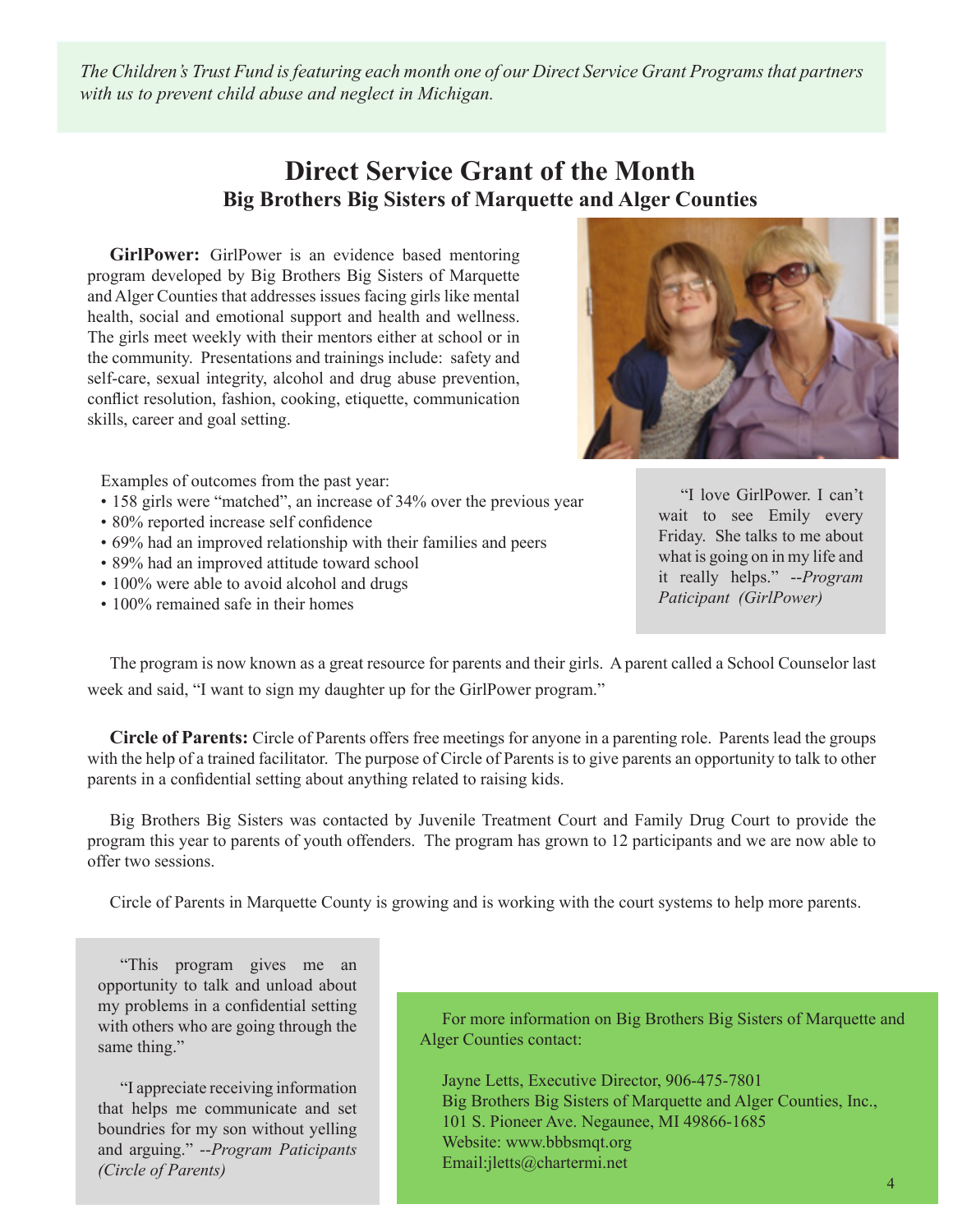### **Best Wishes to Sarah Davis**

The Children's Trust Fund bid adieu to Sarah Davis on February 13th. Sarah left the Trust Fund to accept the position of Assistant to the Director of the Bureau of Family, Maternal, and Child Health at the Department of Community Health.

Sarah provided invaluable leadership here at the Trust Fund as our Senior Program Development Coordinator for the past 8 years. She is recognized leader, both at the state level and locally, on the Strengthening Families-Protective Factors Framework. Her passion and leadership in promoting the efficacy of that model was instrumental in the countless ways the framework has been embedded into practice across state departments. Sarah's reputation for attention to detail and follow through was (and will continue to be) admired by all who worked with her on any work group or task force. Sarah has a penchant for making even the most challenging of projects tolerable (do we dare say fun?) with her wit and supportive approach. While we will certainly miss Sarah here at the Trust Fund, we wish her all the best in her new endeavor.

If you wish to contact Sarah she will retain her same email address of DavisS11@michigan.gov.



Sarah Davis

## **Retirement Open House for Sylvia Brown Jones**

At this time of transition at CTF, Sylvia Brown Jones, the CTF Direct Services Grant Coordinator for the past 10 years, has announced her retirement at the end of March. A retirement open house has been scheduled for Sylvia Brown Jones on **March 19, 2015, from 1:00-3:00pm** in the Dempsey Room of the Grand Tower (235 S. Grand Avenue, Lansing, MI 48909). The event is open to the public. All present and former colleagues and grantees that have worked with Sylvia over the years are especially invited to attend. More about Sylvia's legacy at CTF will be in the March News Briefs.

## **Children's Trust Fund Board Meetings**

The Children's Trust Fund Board, which serves as the State Child Abuse and Neglect Prevention Board has the following four meetings scheduled in 2015:

**Wednesday, April 15, 2015 Wednesday, June 10, 2015 Wednesday, September 16, 2015 Wednesday, December 9, 2015**

All meetings will be held at Jackson National Life Insurance, 3275 Okemos Road, Mason, MI 48854 in their 4th floor Board Room. For more information on attending a meeting or receiving copies of agendas contact Alan Stokes at stokesa@michigan.gov or call 517-373-4320.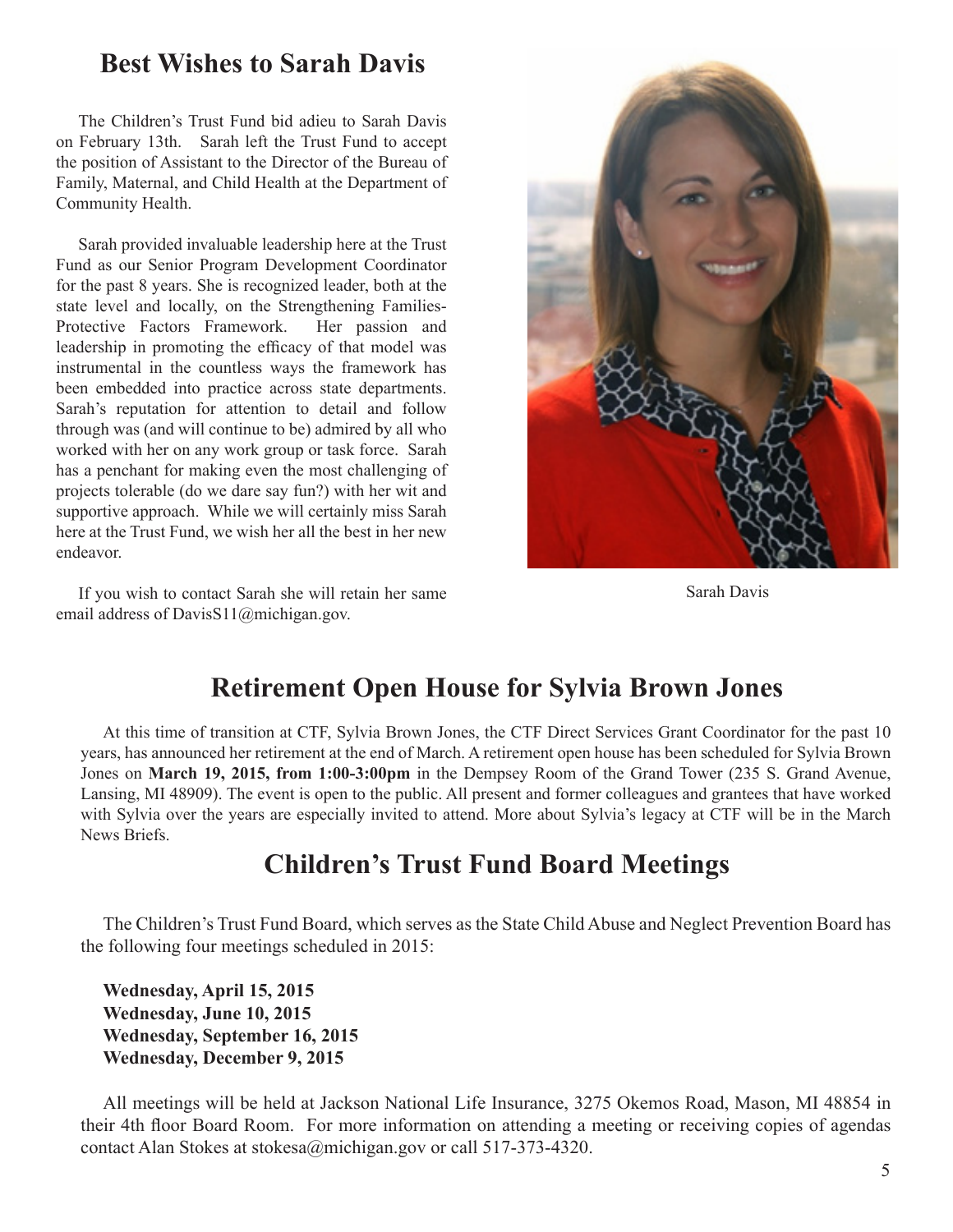## **Child Abuse Prevention Month is Only Two Month Away**

Even though it is only February and we're still shivering and deep in snow from our Michigan winter, Child Abuse Prevention Month will soon be upon us. Since 1983 April has been designated by presidential decree as Child Abuse Prevention Month. During each April, prevention networks throughout our state and nation pause to acknowledge the issues of child maltreatment and to bring awareness to the great prevention work being done to strengthen families so that all of our children may thrive. Each year a lot of planning takes place at the Children's Trust Fund to assure that Child Abuse Prevention Month is a success in a number of ways.

First, we work to provide the Local Councils with the resources they will need to conduct their own CAP Month programming and activities. Toward that end, CTF provides 105 free pinwheels and we routinely send printed materials to each council for their pinwheel 'garden' and other awareness building events.

Second, a newly updated toolkit is developed each year to provide written materials to address a variety of CAP Month needs. The toolkit is rich with resources including sample letters, brochures, messaging ideas for Facebook and Twitter, posters, and strategies for reaching out to audiences such as the faith community. The toolkit may be found at the following link, http:// tinyurl.com/2015CTFCAPMonth.

Third, CTF forwards to the local councils the Prevent Child Abuse America (PCA) special toolkit pieces which include: sample news editorials; sample media and PSA copy: a pinwheel coloring sheet and others.

Fourth, CTF promotes and encourages all Local Councils to host pinwheel garden events in their respective communities on April 1st and throughout April. Last year approximately 56 CTF Local Councils planted pinwheel gardens during Child Abuse Prevention Month. The pinwheels symbolizes the great childhoods that all children deserve.

And finally, we organize our annual Prevention Awareness Day (PrAD) event a day to recognize Child Abuse Prevention (CAP) Month and to honor all the children and families in our state. This special 7th annual event will be held on Thursday, April 23, 2015 at 11AM at the Lansing State Capitol steps. This year's PrAD will be once more structured as: a rally, procession, and the "planting" of a pinwheel garden. The rally will consist of notable speakers and entertainment supporting the belief that child abuse and neglect can be prevented. The subsequent procession will walk down Michigan Avenue.

What makes these and the other informational materials contained in the toolkit particularly special is that they are developed with Local Council collaboration. A special CAP Month Workgroup meets each year, once or twice a month, between October and May to develop this amazing toolkit and to assist CTF with organizing our annual Prevention Awareness Day. This workgroup (and the local council county they represent) include: Catherine Martinez (Bay). Kathy Kelly (Ingham), Deanna Norris (Livingston), Miriana Milo (Oakland Co.), Leigh Moerdyke (Ottawa), Leslie Eschenbacher (Saginaw), and Cindy Swift (Out-Wayne). We take this opportunity to thank them for their tireless devotion to this work and to express gratitude for their collaborative efforts! On a personal note, they are all fun people and I enjoy working with each and every one.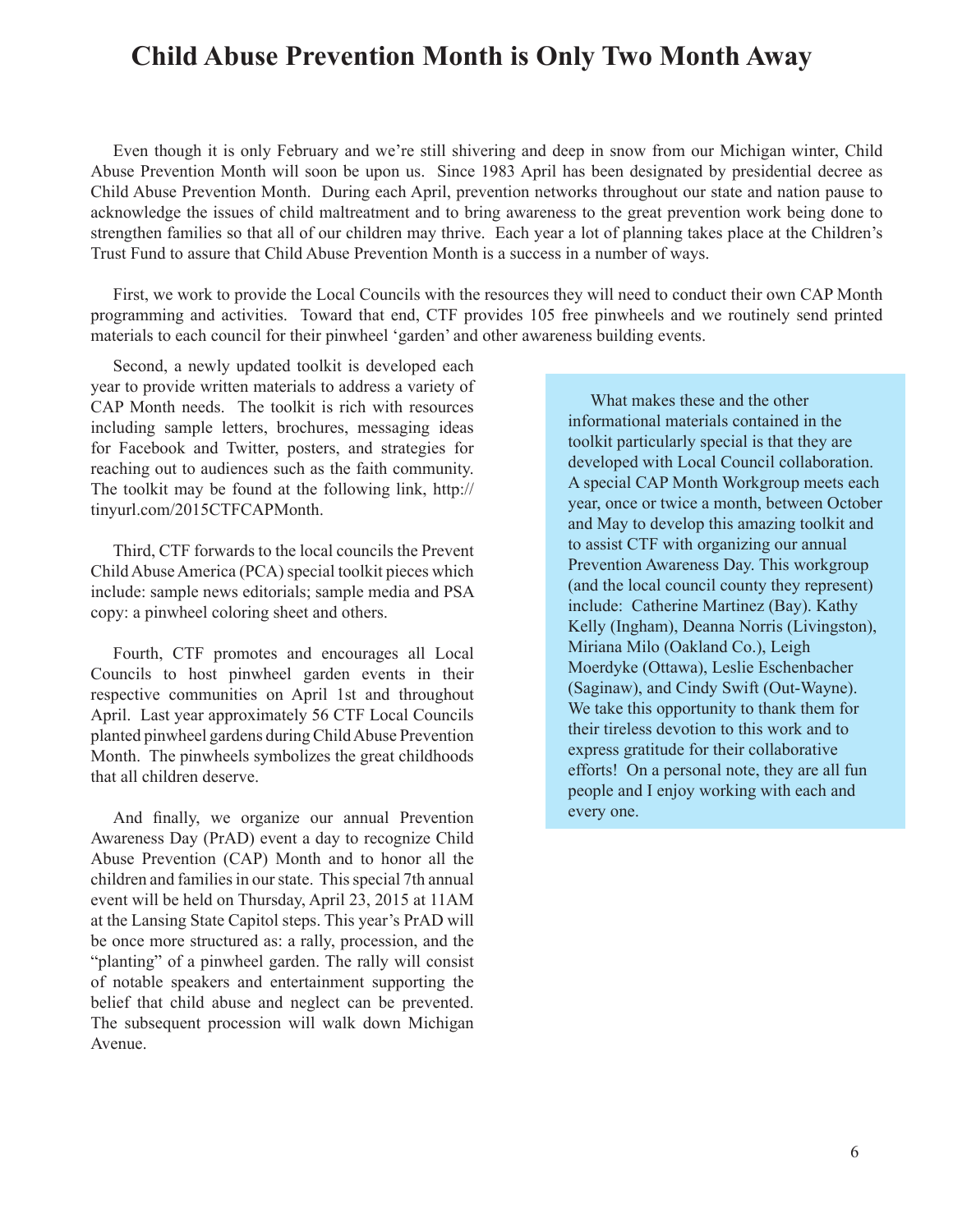

The Prevent Child Abuse (PCA) Pinwheels for Prevention<sup>™</sup> campaign is an effort to change the way our state and nation think about prevention. It focuses on community activities and public policies that prioritize prevention right from the start to make sure child abuse and neglect never occur. It's simple really. The actions we take to promote healthy child development are the very actions that help to prevent child abuse and neglect, like parent-child interaction, reading and constructive play. Healthy child development starts a chain of events that follow a child into adulthood leading to a more educated and productive workforce, which is good for community and economic development. At a time when we all care about the economy, it just makes "cents" to spend more time learning how stable, nurturing relationships influence a child's developing brain and provide a foundation for all future development.

Over 27,000 pinwheels will be used in Michigan for the 2015 CAP Month efforts. If you are interested in ordering pinwheels, please contact Anne Stokes  $(\text{stokesa1@michigan.gov})$  from our office.

Please note that the Pinwheels for Prevention<sup>™</sup> is a trademarked campaign. If you are considering a pinwheel garden or other pinwheel awareness activity or event, the pinwheel is never to be symbolic of children who've been abused or may have died as a result of abuse.

#### **Mardi Gras Auction in Saginaw County**

The CAN Council Great Lakes Bay Region Saginaw County will hold their Twenty-Second Annual Mardi Gras Auction on February 26, 2015, from 5:30-10 p.m. at Apple Mountain Conference Center, 4519 N. River Road, Freeland, Michigan. For more information about purchasing tickets call 989-752-7226.